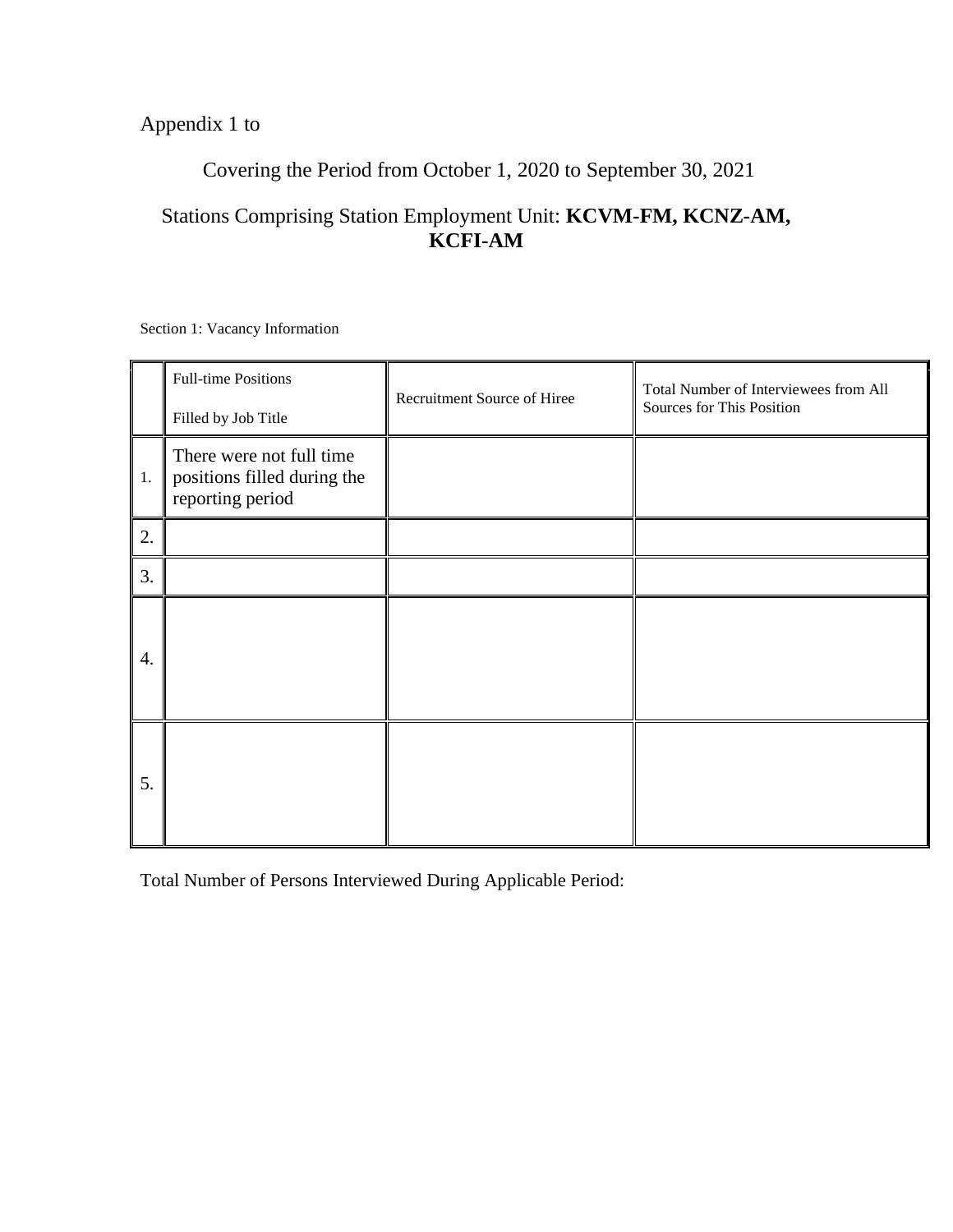Appendix 2 to

Annual EEO Public File Report Form

# **Covering the Period from October 1, 2020 to September 30, 2021**

## **Stations Comprising Station Employment Unit: KCVM-FM, KCNZ-AM, KCFI-AM**

Section 2: Recruitment Source Information

|                           | <b>Recruitment Source</b> | Total Number of Interviewees This<br>Source Has Provided During This<br>Period (If Any) | Full-time Positions for<br>Which This Source Was<br>Utilized |
|---------------------------|---------------------------|-----------------------------------------------------------------------------------------|--------------------------------------------------------------|
| $\mathbf{A}$              |                           |                                                                                         |                                                              |
| $\bf{B}$                  |                           |                                                                                         |                                                              |
| $\mathbf C$               |                           |                                                                                         |                                                              |
| D                         |                           |                                                                                         |                                                              |
| ${\bf E}$                 |                           |                                                                                         |                                                              |
| $\boldsymbol{\mathrm{F}}$ |                           |                                                                                         |                                                              |
| $\mathbf G$               |                           |                                                                                         |                                                              |

\*Indicates sources that have requested notification of job openings.